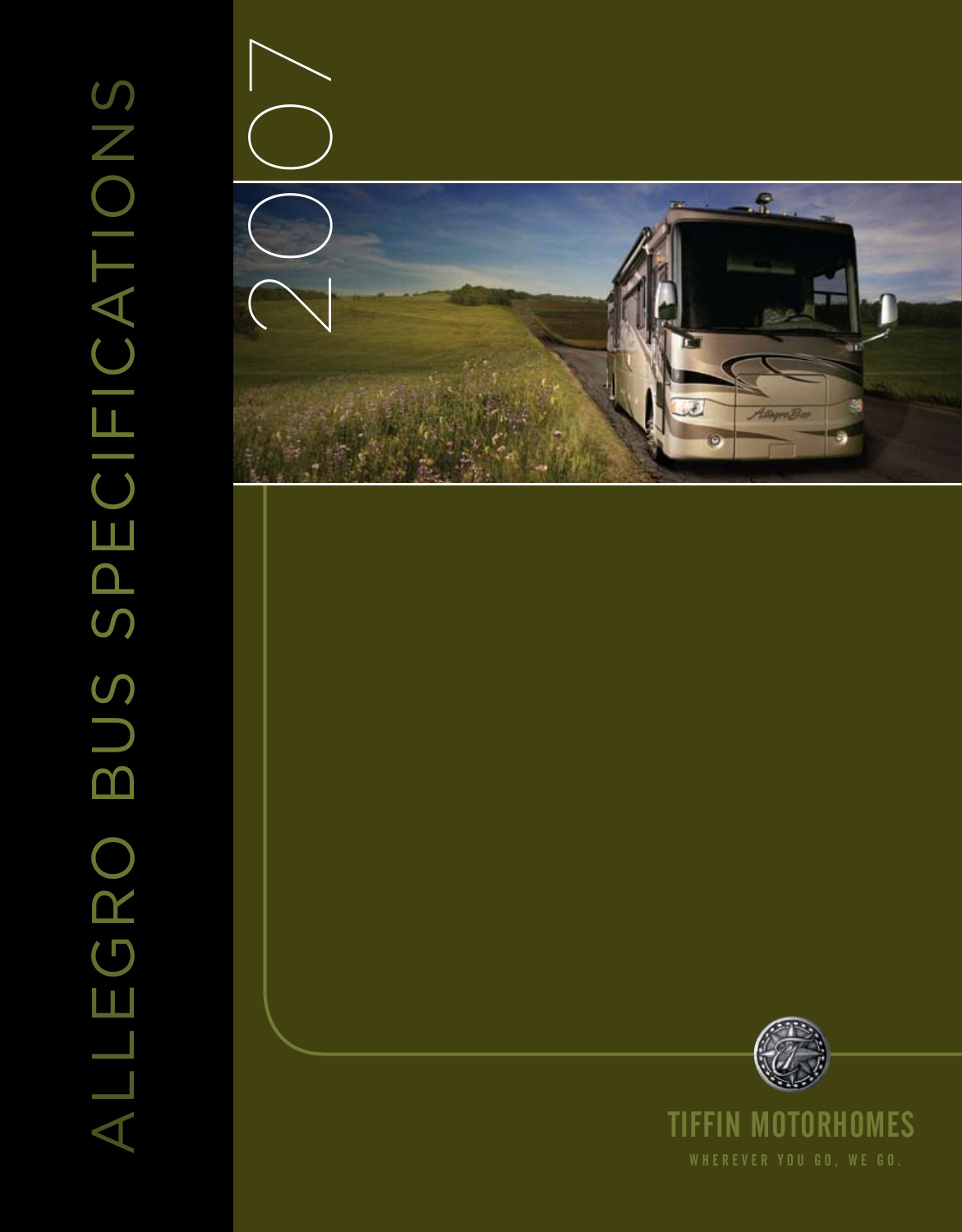FLOOR PLANS & PAINT COLORS



Aside from our unparalleled customer service, one of the things that Tiffin has been known for over the years is innovative floor plans. Additional floor plans may be available on our website: www.tiffinmotorhomes.com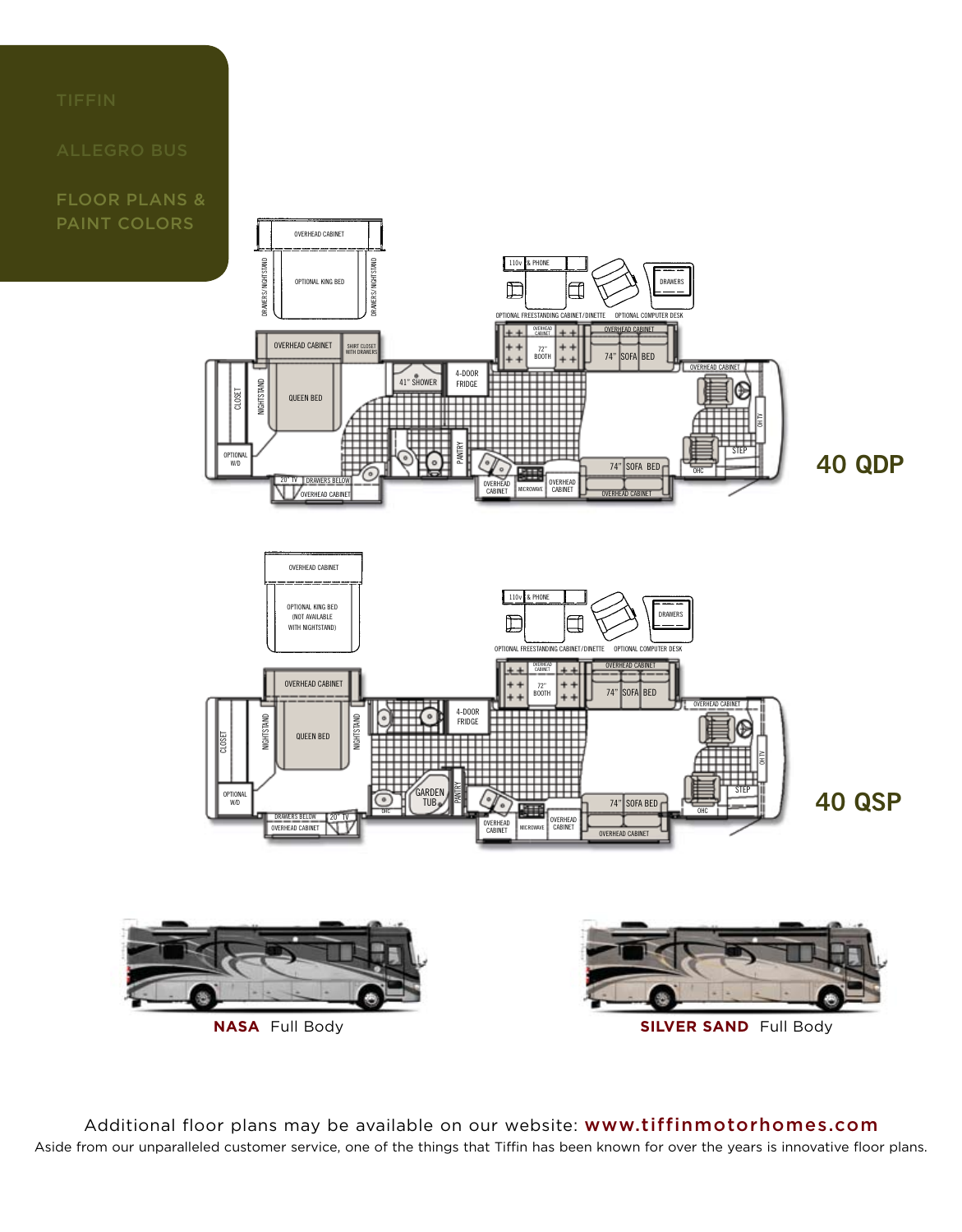

Tiffin Motorhomes, Inc. 105 2nd Street NW Red Bay, AL 35582 Call 256.356.8661 Fax 256.356.8219 www.tiffinmotorhomes.com For Parts and Service Call 256.356.0261

The following names are registered trademarks of Tiffin Motorhomes: Open Road®, Phaeton®, Allegro®, Allegro Bay®, Allegro Bus®, Zephyr®, Roughing It Smoothly®, and Pusher®.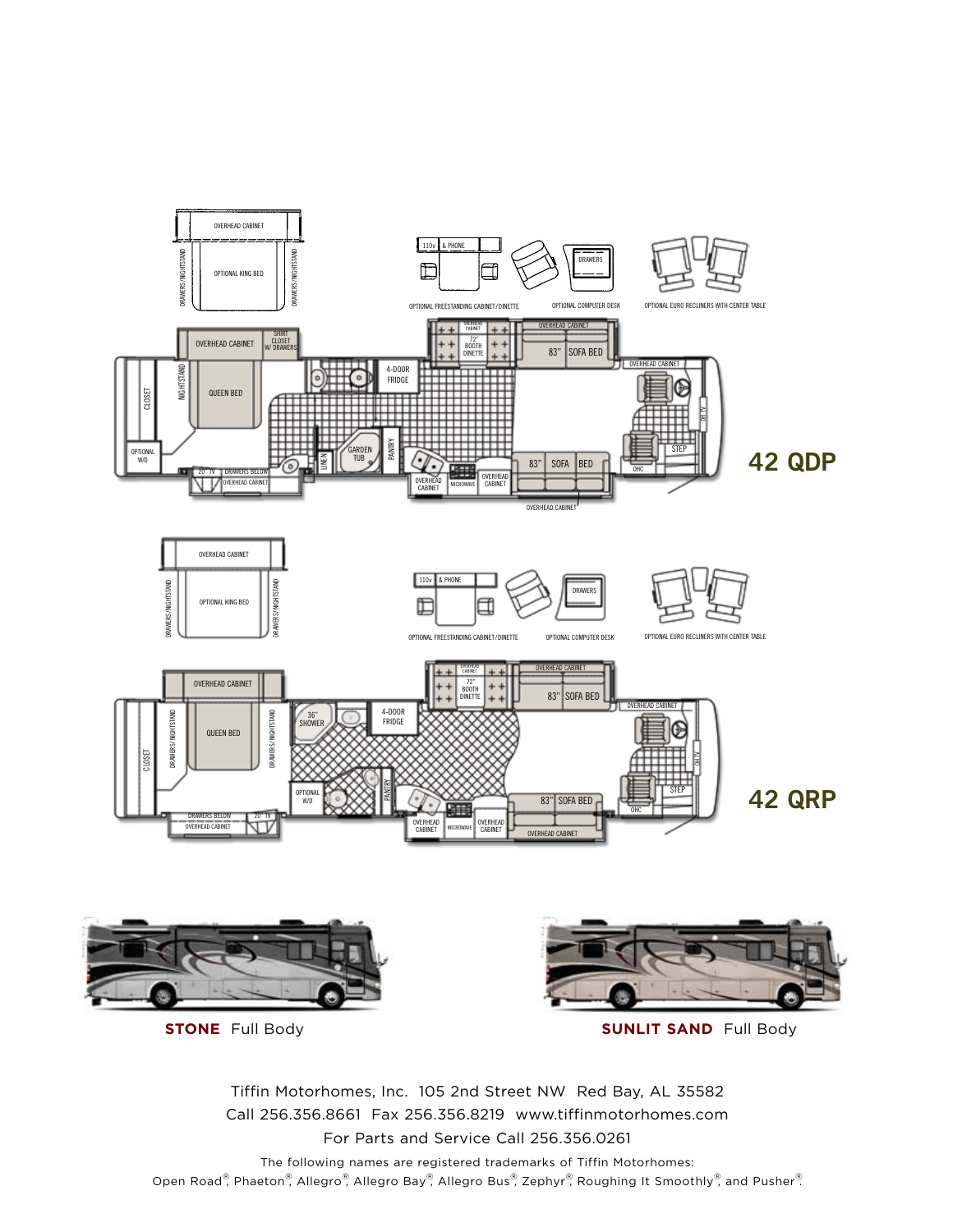

**CABINETS** FABRICS



Natural Cherry **Cherry** Cherry



Natural Maple **Cherry Bark** 





# **Calypso**











**espresso**







Bedroom Bedroom Accent Sofa/Chair Living Area Accent Dinette Carpet





Our fabric designs and choices of wood grain are sure to suit every taste. All cabinet finishes are available in combination with all fabric schemes.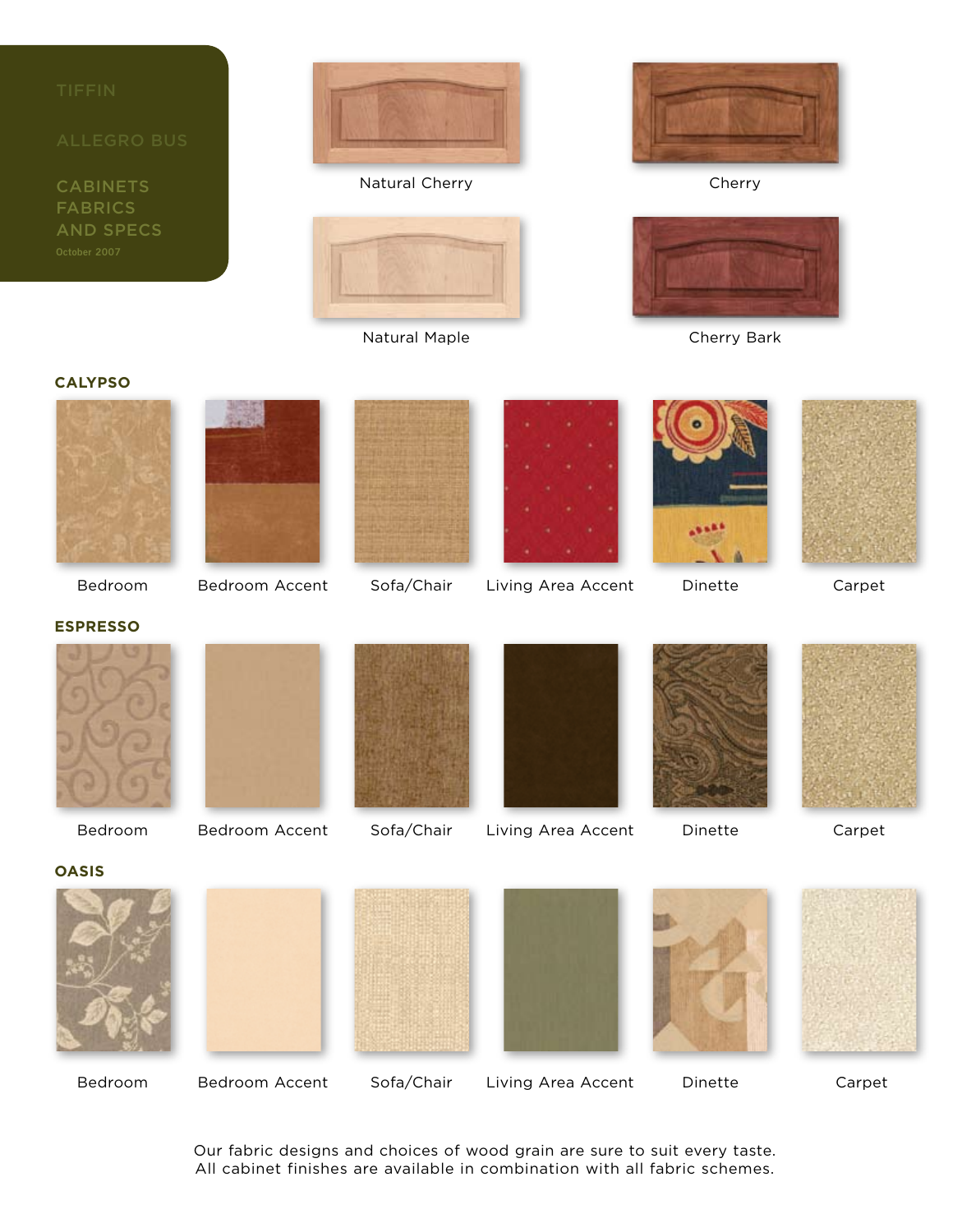### **AUTOMOTIVE**

| <b>STANDARD EQUIPMENT ON ALL MODELS:</b>                                                              |              |                                               |                                                      |                                                               |               |
|-------------------------------------------------------------------------------------------------------|--------------|-----------------------------------------------|------------------------------------------------------|---------------------------------------------------------------|---------------|
| • Allison 3000MH 6-Speed Auto with Lock-up (Torque Converter)<br>• Cummins 400 Engine / Side Radiator |              | • Cast Aluminum Wheels<br>• Air Ride (4 Bags) | • Fully Automatic Leveling Jacks<br>• Cruise Control | • Emergency Start Switch<br>. Adjustable Gas and Brake Pedals |               |
| . Two-Stage Compression Engine Brake                                                                  | • ABS Brakes |                                               | • Tilt Steering Column                               | • Independent Front Suspension                                |               |
| <b>FREIGHTLINER / SPARTAN CHASSIS</b>                                                                 | <b>MODEL</b> | 40 QDP                                        | 40 QSP                                               | <b>42 QDP</b>                                                 | <b>42 QRP</b> |
| <b>GVWR</b>                                                                                           |              | 34,320                                        | 34,320                                               | 44,320                                                        | 44,320        |
| GAWR - Front                                                                                          |              | 14.300                                        | 14.300                                               | 14.300                                                        | 14,300        |
| GAWR - Rear                                                                                           |              | 20,000                                        | 20,000                                               | 20,000                                                        | 20,000        |
| GAWR - Tag Axle                                                                                       |              | <b>NA</b>                                     | <b>NA</b>                                            | 10.000                                                        | 10,000        |
| <b>GCWR</b>                                                                                           |              | 42,000                                        | 42,000                                               | 54,600                                                        | 54,600        |
| <b>UVW</b>                                                                                            |              | 24,820                                        | 24,820                                               | 31.200                                                        | 31,200        |
| <b>Alternator Amps</b>                                                                                |              | 160                                           | 160                                                  | 160                                                           | 160           |
| Wheel Base                                                                                            |              | 276"                                          | 276"                                                 | 306"                                                          | 306"          |

| <b>WILCO DUSC</b>      | $\sim$ $\prime$ | $\sim$ $\prime$ | JUU          | JUU          |
|------------------------|-----------------|-----------------|--------------|--------------|
| Tire Size              | 275/80R 22.5    | 275/80R 22.5    | 275/80R 22.5 | 275/80R 22.5 |
| Trailer Hitch Capacity | 10.000          | 0.000           | 10.000       | 10.000       |
| Fuel Tank (Gallons)    | 15C             | 150             | 150          | 150          |
|                        |                 |                 |              |              |

| OVERALL                                                | <b>MODEL</b> | 40 QDP   | 40 QSP | 42 QDP  | <b>42 QRP</b> |
|--------------------------------------------------------|--------------|----------|--------|---------|---------------|
| Overall Length - Approximately                         |              | $40'$ 4" | 40' 4" | 42' 6'' | 42' 6''       |
| Overall Height with Roof Air (Maximum)                 |              | 12'7''   | 12'7'' | 12'7''  | 12'7''        |
| Interior Height                                        |              | 84"      | 84"    | 84"     | 84"           |
| Overall Width                                          |              | 101"     | 101"   | 101"    | 101"          |
| Interior Width                                         |              | 96"      | 96"    | 96"     | 96"           |
| Fresh Water (Gallons)                                  |              | 90       | 90     | 90      | 90            |
| Black Water (Gallons)                                  |              | 46       | 46     | 46      | 46            |
| Grey Water (Gallons)                                   |              | 70       | 70     | 70      | 70            |
| LPG Tank (Gallons; can only be filled to 80% capacity) |              | 35       | 35     | 24      | 24            |
| Minimum Garage Height                                  |              | 13'      | 13'    | 13'     | 13'           |

### **structural**

**standard equipment on all models:**

•Steel / Aluminum Reinforced Structure •Laminated Floor, Sidewall & Roof

### **EXTERIOR**

**standard equipment on all models:**

- •Fiberglass Front & Rear Caps
- •Dual Fuel Fills •Full Body Paint
- •Large One-Piece Tinted Windshield
- •17.5" Heated Chrome Power Mirrors
- with Remote Adjustment
- •Single Motor Intermittent Wiper
- •Undercoating
- •Fog Lights
- •Deadbolt Front Entrance Door
- •Double Electric Step
- •Keyless Entry Door System
- •Exterior Patio Light on Driver's Side •Exterior Patio Light on Passenger's Side
- •Electric Door Awning
- •Electric Patio Awning •Window Awning Package

•Dual Pane Tinted Windows

- •Slide-Out Awnings with Metal-Wrapped Covers
- •Pass-Thru Basement Storage
- •Swing-Out Exterior Storage Doors
- •Single Handle Lockable Storage Door Latches
- •Heated Water and Holding-Tank Compartments
- •Docking Lights
- •Luggage Compartment Lights •Four 6v House Batteries •2000 Watt Inverter
- •Custom Full-Width Mud Flap
- 
- •50 Amp Service
- •Power Cord Reel 50 Amp
- •Park Telephone Ready
- •Cable Ready TV
- •Black Holding Tank Flush System •Exterior Rinse Hose with Soap
- Dispenser and Paper Towel Holder
- •110v Exterior Receptacle
- 

•Molded Fiberglass Roof Cap •Spot Light with Remote

- 
- •Sony® Color Back-up Camera
- 
- Storage Compartment Slideout Tray (1 or 2) In-Motion Low Profile Satellite Dish Exterior Entertainment Center with 24" TV Exterior Entertainment Center with 24" TV, AM/FM/CD Stereo Onan® 7500 Generator Onan® 10,000 Generator Three 13,500 BTU Low Profile Roof A/C with Heat Pump Two 15,000 BTU Low Profile Roof A/C with Heat Pump Auto Generator Start Electric Jacks HWH Hydraulic Jack O O  $\Omega$ O S NA NA S O S O O O  $\Omega$ O S NA NA S O S O O O  $\Omega$ O NA S S NA  $\Omega$ NA S **MODEL 40 QDP 40 QSP 42 QDP 42 QRP** O O O O NA S S NA  $\Omega$ NA S

### **DRIVER'S COMPARTMENT**

### **standard equipment on all models:**

- •Entry Floor Light •Step Switch & 12v Disconnect Switch
- •Padded Dash
- •Lighted Instrument Panel
- •Adjustable Fuel / Brake Pedals
- •Power Ultra Leather Driver Seat (Flexsteel®) •Ultra Leather Passenger Seat with Power Footrest (Flexsteel®)
- •Passenger Seat Console Box with Built-in Magazine Rack
- •12v / 110v / Phone Jack Receptacle
- •Side-View Cameras Activated by Turn Signals
- •32" LCD TV
- •18" VIP Smart Steering Wheel
- •Dual Dash Fans
- •Windshield Privacy Curtain
- •Back-up Color Monitor
- •Power Sun Visors
- 
- •Slide-Out Drawer in Dash
- 
- **All options may not be available in all models. Because of progressive improvements, specifications, standard and optional equipment are subject to change without notice or obligation.**
- •Air Horns •Automatic Satellite Dish
	- •TV Antenna
		- •CB Radio Antenna
		- •Power Fantastic® Roof Vent with 3-Speed Fan
		- •Roof Ladder
		-
	- •Water Filter
	- •Quiet AC Roof-Ducted System

- - •Fire Extinguisher
	- •Beverage Tray
	-
-